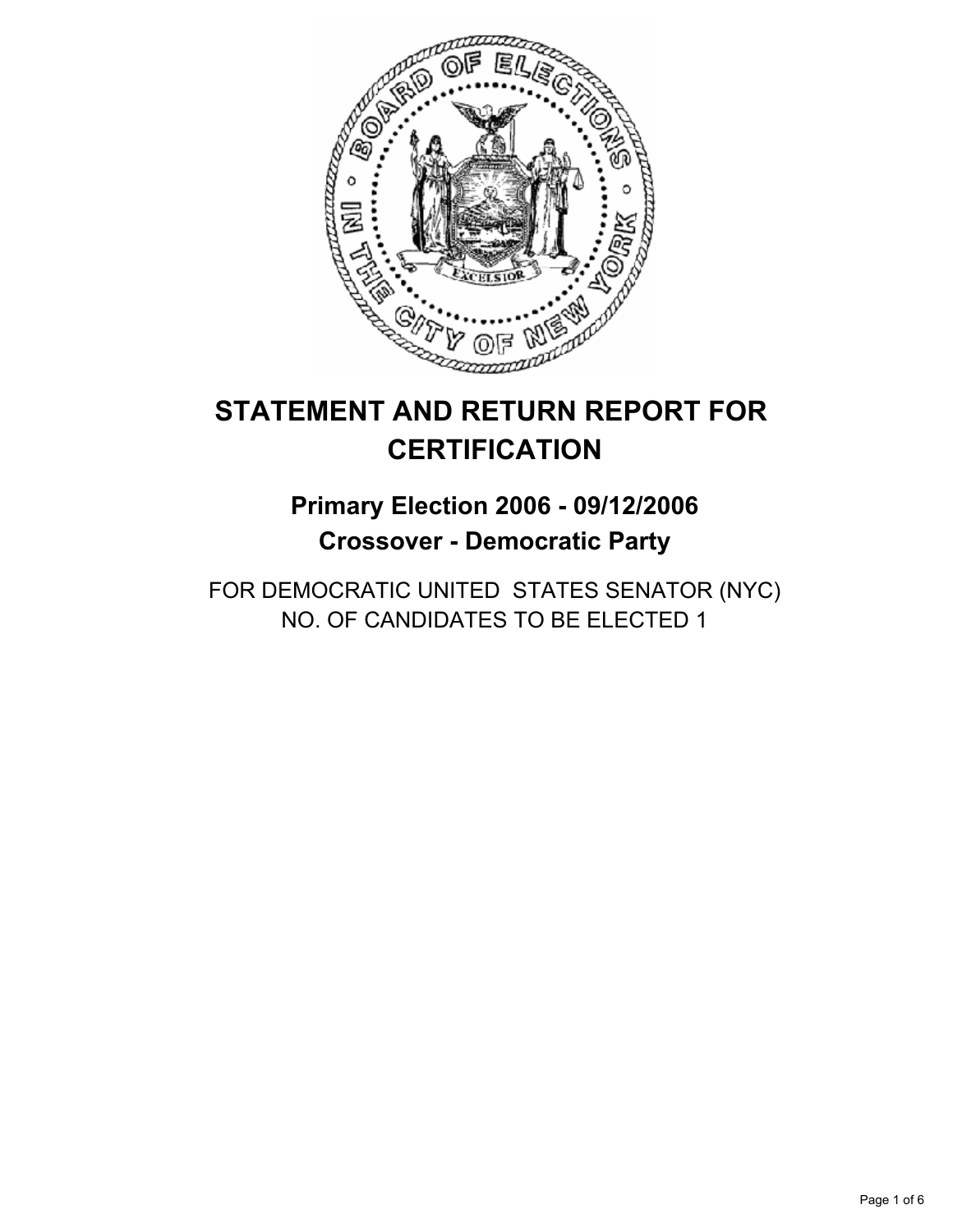

#### **New York County**

| <b>FMFRGFNCY</b>                  | 826     |
|-----------------------------------|---------|
| ABSENTEE/MILITARY                 | 2,403   |
| <b>FEDERAL</b>                    | 1,645   |
| <b>AFFIDAVIT</b>                  | 1,768   |
| <b>HILLARY RODHAM CLINTON</b>     | 100,453 |
| <b>JONATHAN B TASINI</b>          | 23,609  |
| AL D'AMATO (WRITE-IN)             |         |
| ALEXANDRA POMERANTZ (WRITE-IN)    |         |
| <b>GARRISON KEILOR (WRITE-IN)</b> |         |
| <b>GEORGE W BUSH (WRITE-IN)</b>   |         |
| GEORGE W. BUSH (WRITE-IN)         |         |
| JOSEPH LIEBERMAN (WRITE-IN)       | 2       |
| LIZ KRUEGER (WRITE-IN)            |         |
| MARK GREENSTEIN (WRITE-IN)        |         |
| MARTIN CONNOR (WRITE-IN)          |         |
| STEVE GREENFIELD (WRITE-IN)       |         |
| THOMAS F. WEISS (WRITE-IN)        |         |
| TOM DUANE (WRITE-IN)              |         |
| TOM WEISS (WRITE-IN)              | 3       |
| <b>TOTAL VOTES</b>                | 124,078 |

#### **Bronx County**

| <b>EMERGENCY</b>              | 250    |
|-------------------------------|--------|
| ABSENTEE/MILITARY             | 1,888  |
| <b>FEDERAL</b>                | 207    |
| <b>AFFIDAVIT</b>              | 832    |
| <b>HILLARY RODHAM CLINTON</b> | 50,821 |
| <b>JONATHAN B TASINI</b>      | 7,325  |
| CHARLIE KING (WRITE-IN)       |        |
| ELIOT SPITZER (WRITE-IN)      |        |
| MARCUS GARVEY (WRITE-IN)      |        |
| WESTON (WRITE-IN)             |        |
| <b>TOTAL VOTES</b>            | 58,150 |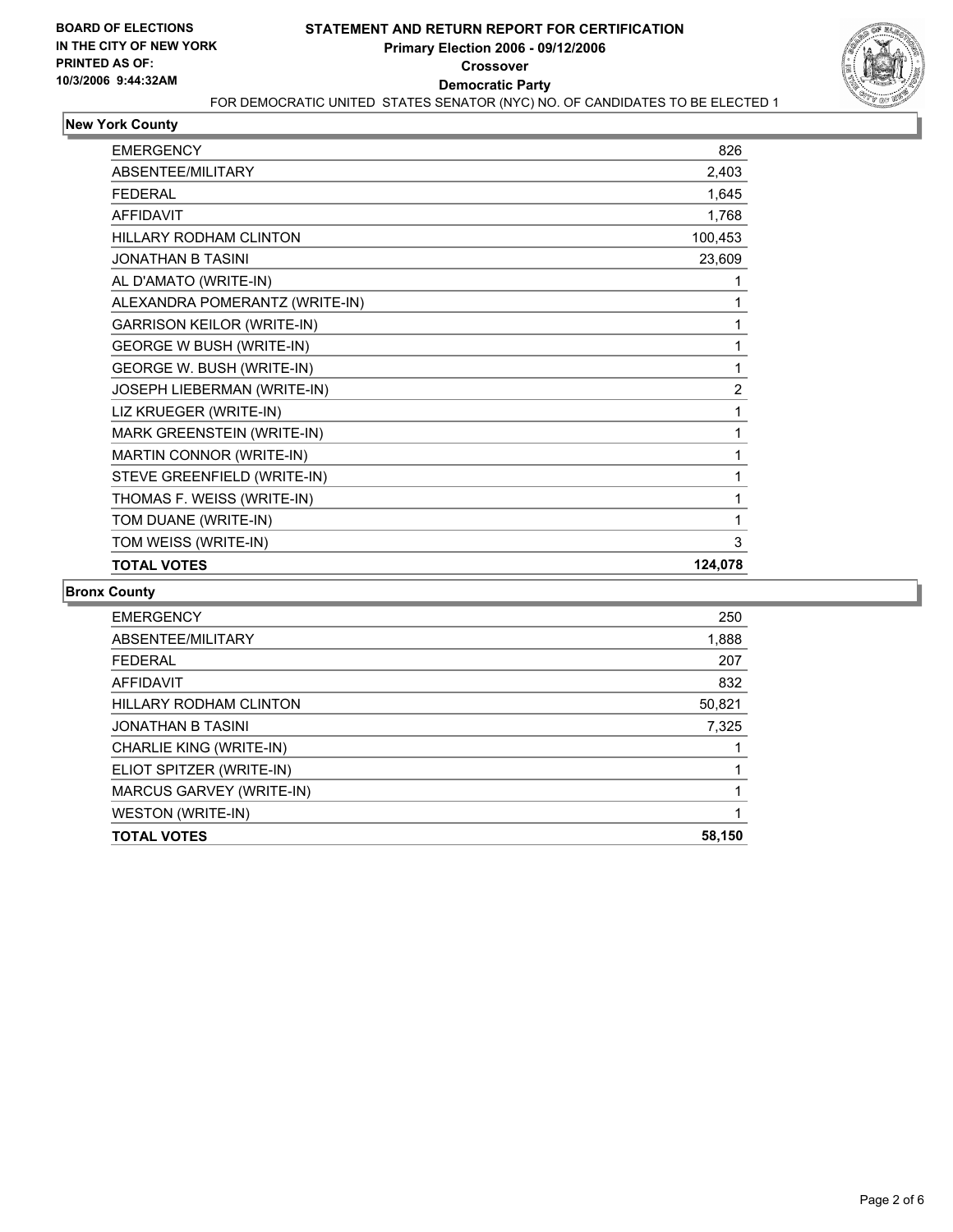

## **Kings County**

| <b>EMERGENCY</b>                  | 1,660            |
|-----------------------------------|------------------|
| ABSENTEE/MILITARY                 | 3,089            |
| <b>FEDERAL</b>                    | 564              |
| <b>AFFIDAVIT</b>                  | 2,084            |
| HILLARY RODHAM CLINTON            | 115,184          |
| JONATHAN B TASINI                 | 21,316           |
| AL SHARPTON (WRITE-IN)            | 1                |
| ALAN HEVESI (WRITE-IN)            | 2                |
| ARIC KAGAH (WRITE-IN)             | 1                |
| CAL BEGUN (WRITE-IN)              | 1                |
| DREW AKASON (WRITE-IN)            | 1                |
| EDOLPHIS TOWNS (WRITE-IN)         | $\mathbf{1}$     |
| EDOLPHUS TOWNS (WRITE-IN)         | $\overline{7}$   |
| ELOISE PASACHOFF (WRITE-IN)       | 1                |
| <b>GABRILE ZWIEG (WRITE-IN)</b>   | 1                |
| GEORGE W. BUSH (WRITE-IN)         | 1                |
| H. CLLINTON (WRITE-IN)            | 1                |
| HILLARY CLINTON (WRITE-IN)        | 1                |
| JACK PURVIN (WRITE-IN)            | 1                |
| JACQUELINE D. WILLIAMS (WRITE-IN) | 1                |
| JOHN PODHORETZ (WRITE-IN)         | 1                |
| JOHN SPENCER (WRITE-IN)           | 1                |
| KITI MCFARLAND (WRITE-IN)         | 1                |
| MALACHY MCCOURT (WRITE-IN)        | $\mathbf{1}$     |
| MARTIN CONNOR (WRITE-IN)          | $\boldsymbol{2}$ |
| MARY DAVIS (WRITE-IN)             | $\mathbf{1}$     |
| MICHAEL DEAR (WRITE-IN)           | 1                |
| NOACH DEAR (WRITE-IN)             | 4                |
| OPAL (WRITE-IN)                   | 1                |
| RABBI ARON TITELBAUM (WRITE-IN)   | 1                |
| ROYSTON P. ANTOINE (WRITE-IN)     | 1                |
| SAMUEL GURWITI (WRITE-IN)         | 1                |
| THOMAS F WEISS (WRITE-IN)         | 1                |
| TRACY BOYLAND (WRITE-IN)          | 1                |
| <b>TOTAL VOTES</b>                | 136,539          |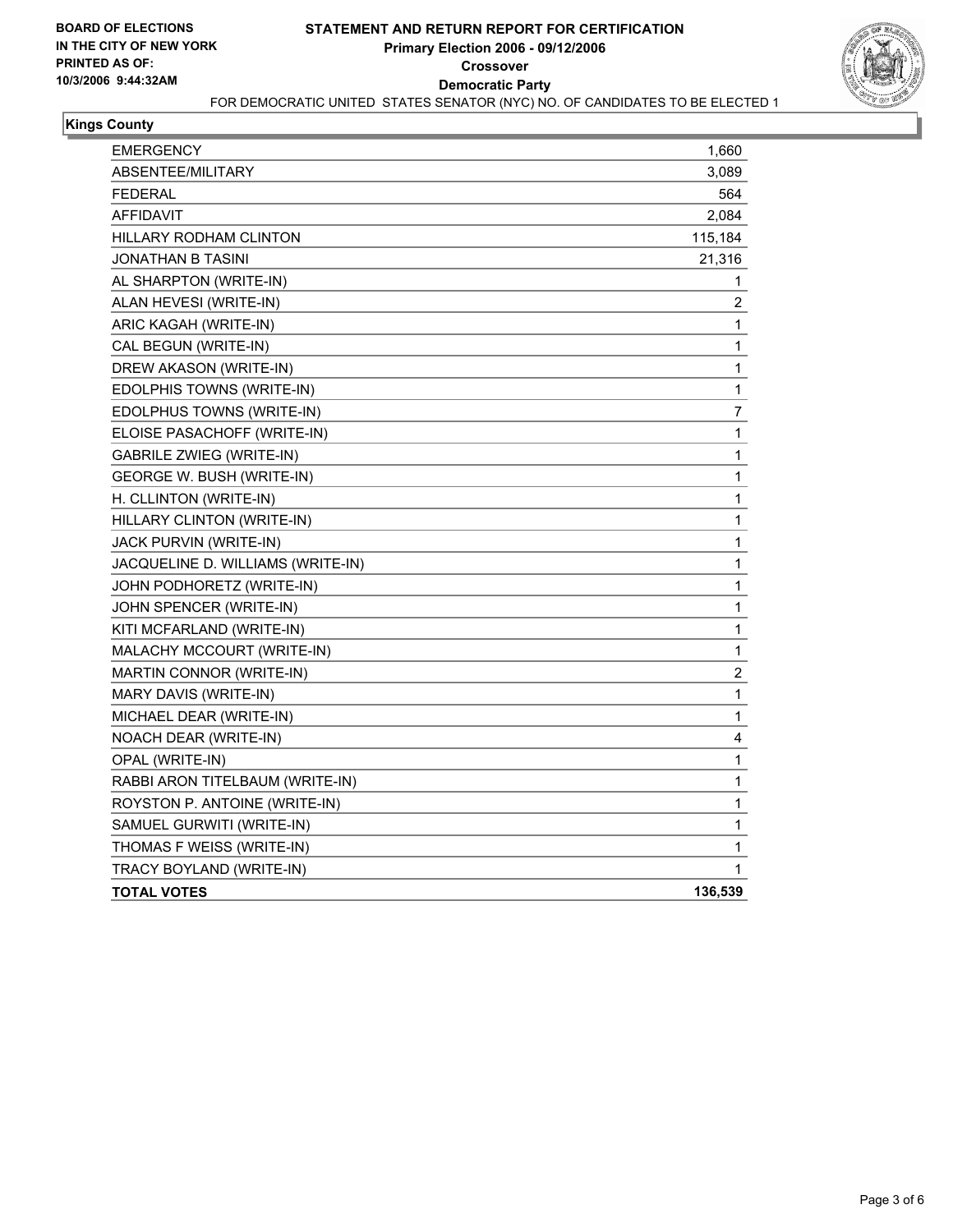

### **Queens County**

| <b>TOTAL VOTES</b>            | 83,964 |
|-------------------------------|--------|
| MONICA HOENIG (WRITE-IN)      |        |
| LIZ GOLDSMITH (WRITE-IN)      |        |
| JONATHAN B TASINI (WRITE-IN)  |        |
| JOHN KAPACSKU (WRITE-IN)      |        |
| I LINK (WRITE-IN)             |        |
| DR MARTIN L KING (WRITE-IN)   |        |
| BENJAMIN FISHER (WRITE-IN)    |        |
| <b>JONATHAN B TASINI</b>      | 10,971 |
| <b>HILLARY RODHAM CLINTON</b> | 72,986 |
| <b>AFFIDAVIT</b>              | 800    |
| <b>FEDERAL</b>                | 533    |
| ABSENTEE/MILITARY             | 2,310  |
| <b>EMERGENCY</b>              | 779    |

**Richmond County**

| <b>EMERGENCY</b>         | 12     |
|--------------------------|--------|
| ABSENTEE/MILITARY        | 661    |
| <b>FEDERAL</b>           | 46     |
| AFFIDAVIT                | 121    |
| HILLARY RODHAM CLINTON   | 8,632  |
| <b>JONATHAN B TASINI</b> | 2,456  |
| HOWIE HAWKINS (WRITE-IN) |        |
| <b>TOTAL VOTES</b>       | 11,089 |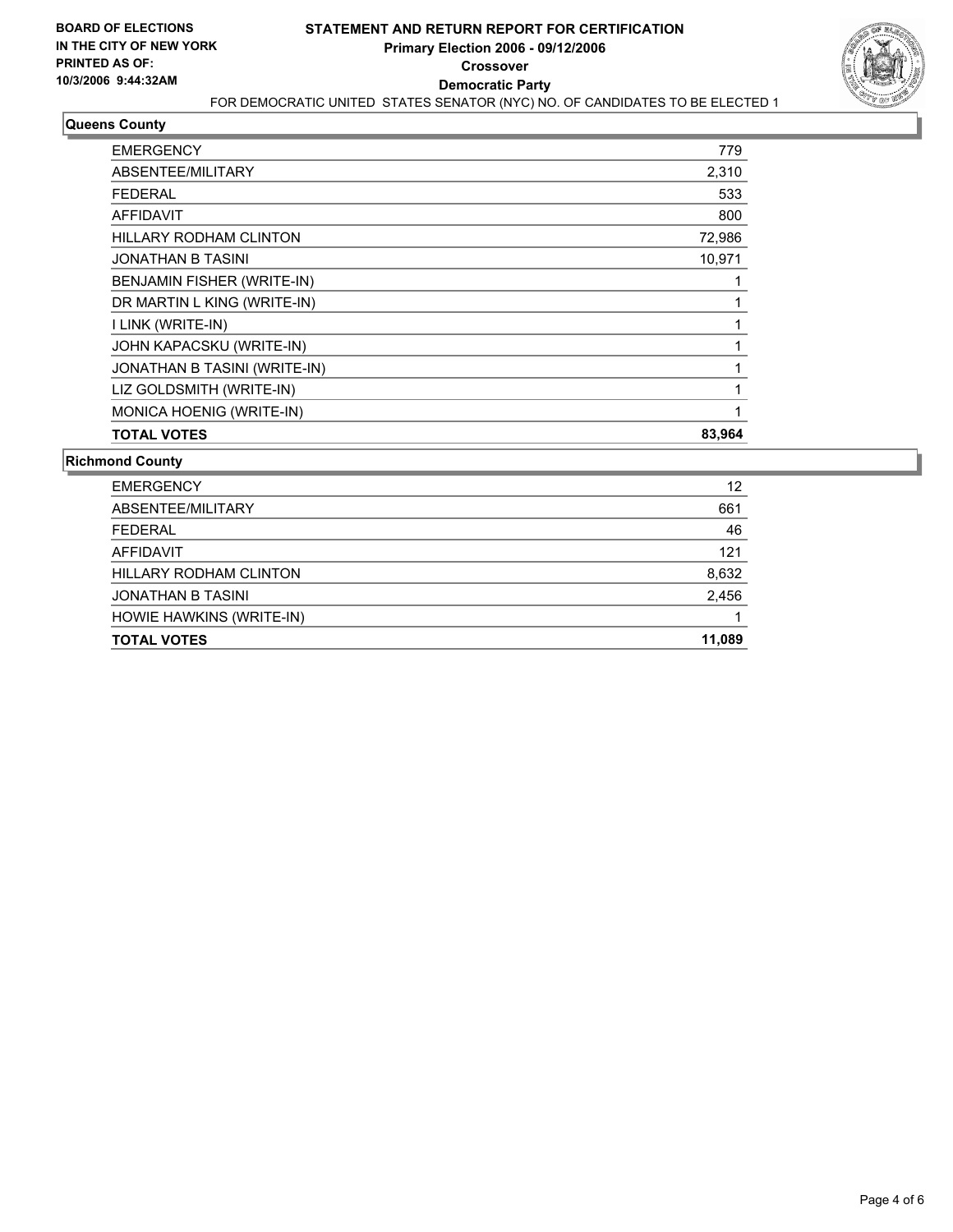

## **TOTAL FOR DEMOCRATIC UNITED STATES SENATOR (NYC)**

| <b>EMERGENCY</b>                  | 3,527                   |
|-----------------------------------|-------------------------|
| ABSENTEE/MILITARY                 | 10,351                  |
| <b>FEDERAL</b>                    | 2,995                   |
| <b>AFFIDAVIT</b>                  | 5,605                   |
| <b>HILLARY RODHAM CLINTON</b>     | 348,076                 |
| <b>JONATHAN B TASINI</b>          | 65,677                  |
| AL D'AMATO (WRITE-IN)             | 1                       |
| AL SHARPTON (WRITE-IN)            | 1                       |
| ALAN HEVESI (WRITE-IN)            | $\overline{\mathbf{c}}$ |
| ALEXANDRA POMERANTZ (WRITE-IN)    | 1                       |
| ARIC KAGAH (WRITE-IN)             | 1                       |
| BENJAMIN FISHER (WRITE-IN)        | 1                       |
| CAL BEGUN (WRITE-IN)              | 1                       |
| CHARLIE KING (WRITE-IN)           | 1                       |
| DR MARTIN L KING (WRITE-IN)       | 1                       |
| DREW AKASON (WRITE-IN)            | 1                       |
| EDOLPHIS TOWNS (WRITE-IN)         | $\mathbf 1$             |
| EDOLPHUS TOWNS (WRITE-IN)         | $\overline{7}$          |
| ELIOT SPITZER (WRITE-IN)          | 1                       |
| ELOISE PASACHOFF (WRITE-IN)       | 1                       |
| <b>GABRILE ZWIEG (WRITE-IN)</b>   | 1                       |
| <b>GARRISON KEILOR (WRITE-IN)</b> | 1                       |
| <b>GEORGE W BUSH (WRITE-IN)</b>   | $\mathbf 1$             |
| GEORGE W. BUSH (WRITE-IN)         | $\overline{\mathbf{c}}$ |
| H. CLLINTON (WRITE-IN)            | 1                       |
| HILLARY CLINTON (WRITE-IN)        | 1                       |
| HOWIE HAWKINS (WRITE-IN)          | 1                       |
| I LINK (WRITE-IN)                 | 1                       |
| JACK PURVIN (WRITE-IN)            | 1                       |
| JACQUELINE D. WILLIAMS (WRITE-IN) | 1                       |
| JOHN KAPACSKU (WRITE-IN)          | 1                       |
| JOHN PODHORETZ (WRITE-IN)         | 1                       |
| JOHN SPENCER (WRITE-IN)           | 1                       |
| JONATHAN B TASINI (WRITE-IN)      | 1                       |
| JOSEPH LIEBERMAN (WRITE-IN)       | $\overline{\mathbf{c}}$ |
| KITI MCFARLAND (WRITE-IN)         | 1                       |
| LIZ GOLDSMITH (WRITE-IN)          | 1                       |
| LIZ KRUEGER (WRITE-IN)            | 1                       |
| MALACHY MCCOURT (WRITE-IN)        | 1                       |
| MARCUS GARVEY (WRITE-IN)          | 1                       |
| <b>MARK GREENSTEIN (WRITE-IN)</b> | 1                       |
| MARTIN CONNOR (WRITE-IN)          | 3                       |
| MARY DAVIS (WRITE-IN)             | 1                       |
| MICHAEL DEAR (WRITE-IN)           | 1                       |
| MONICA HOENIG (WRITE-IN)          | 1                       |
| NOACH DEAR (WRITE-IN)             | 4                       |
| OPAL (WRITE-IN)                   | 1                       |
| RABBI ARON TITELBAUM (WRITE-IN)   | 1                       |